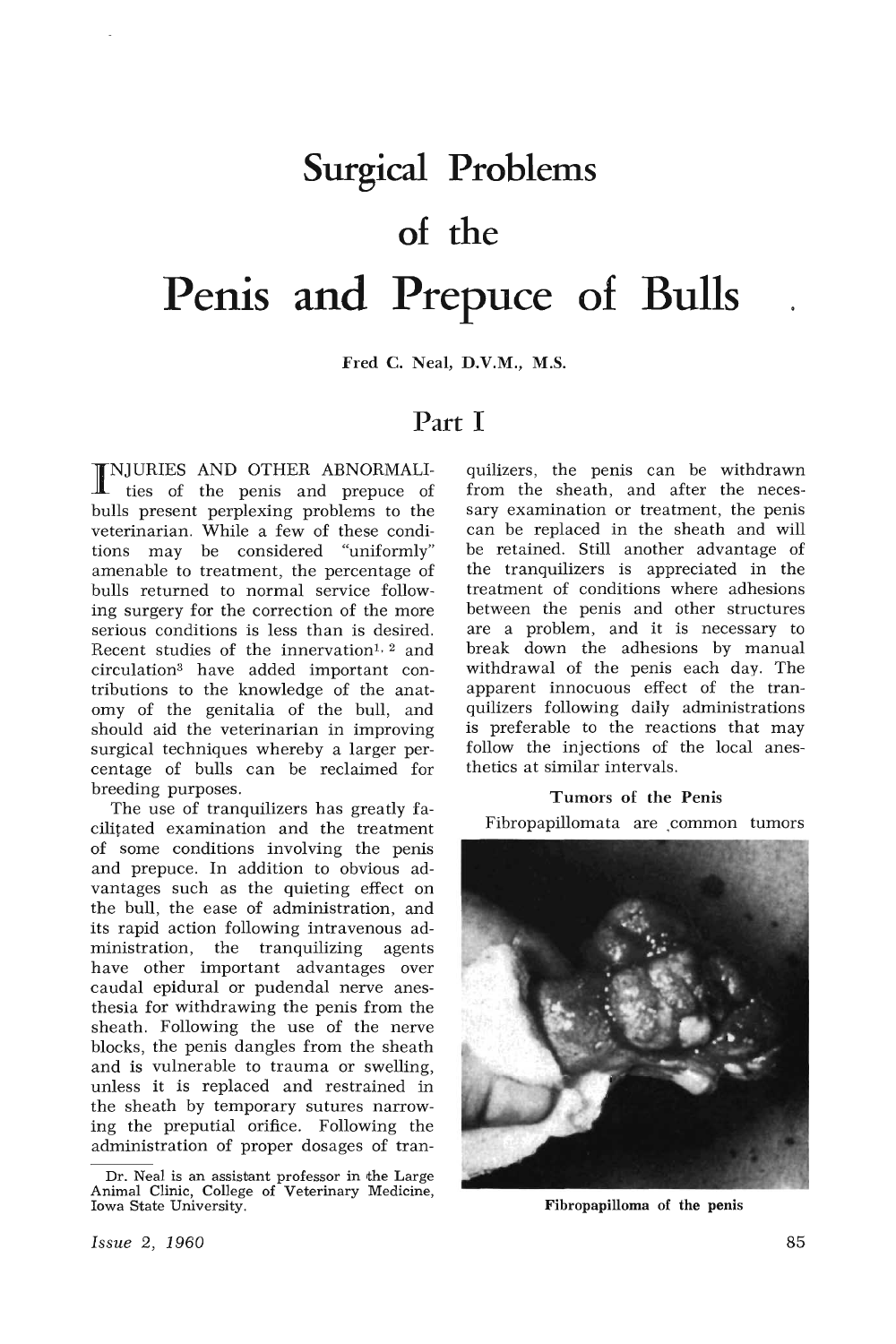affecting the glans penis of bulls between one and three years of age. These tumors may be single or multiple, and may attain sufficient size to interfere with copulation. On cursory examination it may appear that a large area of the glans penis is involved, but on closer inspection the mushroom like growths are generally found to have a small pedunculated attachment. Surgical excision flush with the surface of the penis, followed by electrocauterization to minimize the danger of erectile hemorrhage, generally will bring about uncomplicated recovery. The bull should be withheld from service for three weeks, or until healing is complete. The administration of wart vaccine has been recommended where numerous small tumors are encountered, but the critical evaluation of this treatment has not been reported.

# Phimosis and Prolapse of the Prepuce

 $Phimosis$  - the inability to protrude the penis from the sheath  $-$  is generally considered to be the result of stricture of the prepuce. While balanoposthitis, congenital adhesions or papillomata may cause phimosis, this condition is more commonly associated with prolapse of the prepuce as a predisposing factor. The two conditions will be considered together.

Prolapse of the prepuce is generally the result of injury to the prepuce. The high incidence of this condition in certain breeds (Brahman, Angus, and Polled Hereford) can be explained by the tendency of these bulls to allow a portion of the prepuce to hang free of the sheath and become traumatized by brushing against objects, or by freezing of this part during cold weather. Unless proper medical attention is given the prolapsed prepuce, it invariably results in phimosis.

The prognosis is favorable only in those cases where the prepuce is pliable and reduction of the prolapse is possible. Treatment consists of thorough cleansing of the affected parts, the application of an antiseptic such as BIPP (Bismuth Subnitrate, Iodoform, Petrolatum Paste), and the replacement of the prolapsed prepuce into the sheath. Sutures placed

through the skin around the preputial orifice should be employed to retain the prolapse, and should be left in place several days. Parenteral antibiotic therapy, along with twice daily flushing of the sheath with BIPP may be indicated if severe lesions are present.

The surgical shortening of the retractor penis muscles has proven beneficial in recurrent cases. It is thought that this operation might prove beneficial in the prevention of preputial prolapse where predisposing tendencies are observed.

The prognosis as to the continued breeding ability of the bull should be guarded if contractions or adhesions between folds of the prepuce have resulted in phimosis. The surgery necessary for the correction of this condition consists of the removal of the diseased portion of the prepuce. Strict asepsis and hemostasis are necessary if this operation is to be successful. A triangular portion of skin is removed from the ventral side of the sheath, with the base of the triangle including the margins of the original orifice. The apex of the triangle is posterior to the orifice and lies on the midline of the bull. The incision is carried through the preputial membrane, and the prepuce is joined to the margin of the skin by interrupted nylon sutures. Care should be exercised to anchor the prepuce to the skin in several places before the diseased portion is removed to prevent the bull from drawing the penis and free edge of the prepuce deep into the sheath. Post-operative strictures of the orifice may redevelop, despite generous V-shaped incisions and careful techniques. If the portion of the prepuce involved in the prolapse is extensive, there is little hope of returning the bull to natural service, since the length of the penis that can be extended will be shortened by the section of prepuce that is removed.

# Paraphimosis

 $Paraphimosis$  — the inability to withdraw the penis into the sheath  $-$  may be due to either the constriction of the prepuce behind the glans penis or to swell